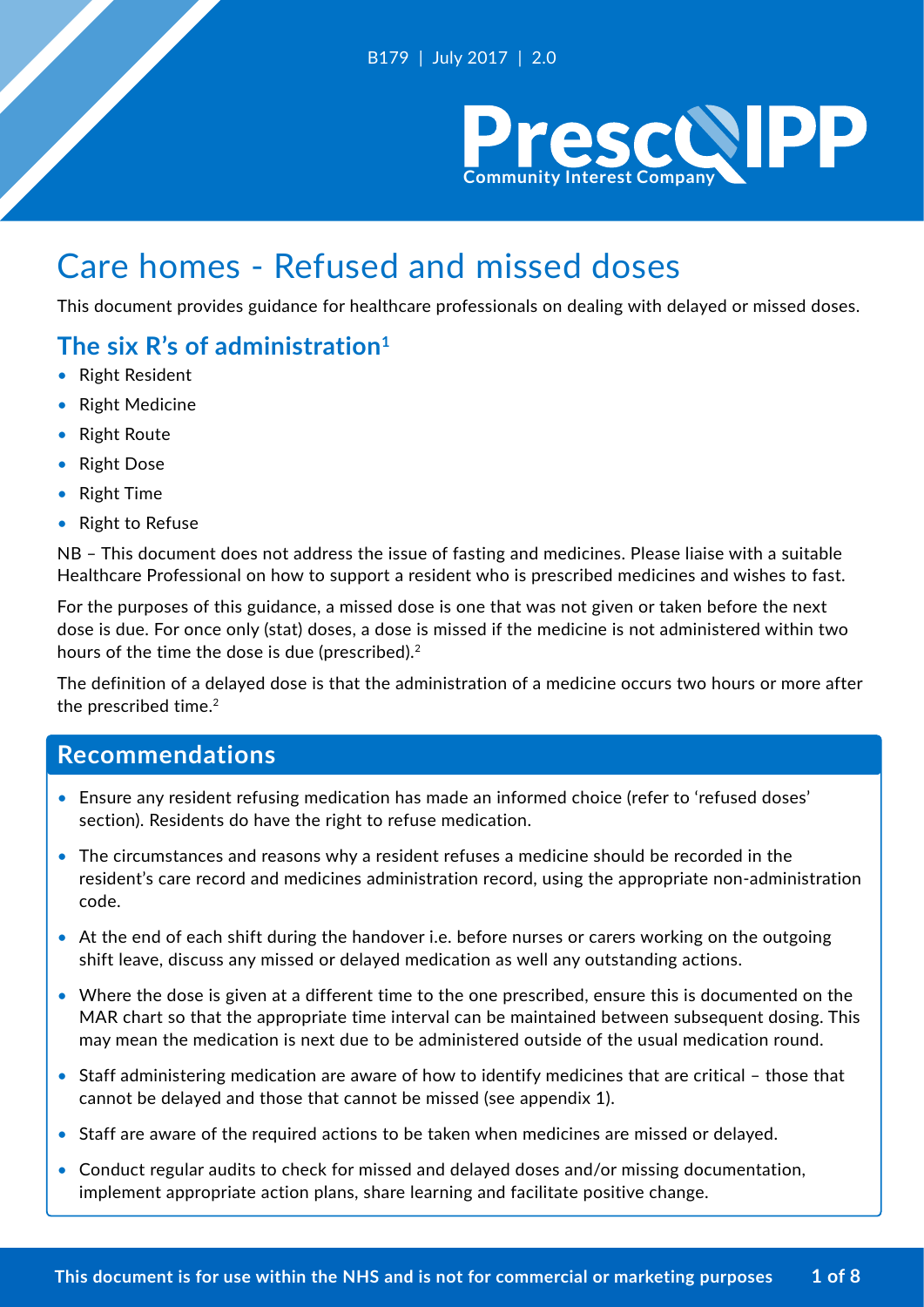### **Refused doses**

- Residents have the right to refuse medication. Care home staff should ensure that residents understand the consequences of doing so, so that they are making an informed choice.
- Try to identify why the resident has refused the medication, their beliefs, understanding of what the medicine is for and consequences of not taking the medication. Establish if there is a pattern of refusal.
- Try to address any issues identified. Continual refusal may involve getting the GP to review the medication or trying an alternative medicine or formulation which may be acceptable to the resident.
- Depending on their rationale, learning to deal with patient refusal such as returning after a short interval (without affecting the resident's right to refuse medicine) may reduce the incidence of refusal.
- For essential medication, identify if the resident has capacity to make the decision and conduct a best interest meeting if necessary.3
- NICE guidance states that the circumstances and reasons why a resident refuses a medicine should be recorded (if the resident will give a reason) in the resident's care record and medicines administration record, unless there is already an agreed plan of what to do when that resident refuses their medicines.
- If the resident agrees, care home staff should tell the health professional who prescribed the medicine about any ongoing refusal. (The time period that is agreed should take into consideration individual patient circumstances and the medicine concerned).

# **Action to take for delayed or missed doses**

- The actual time of administration must always be taken into consideration so that a sufficient time period occurs between doses, or the dose may have to be omitted. Good documentation is key for this.
- However, there are circumstances where a resident may not receive their medication at the prescribed time but it may still be appropriate to administer it at a later time without this presenting a risk to the patient.
- If the dose is *more than two hours late for medicines taken once or twice each day* the resident should usually take/be given the dose as soon as it is remembered/available as long as the next dose is not due within a few hours<sup>\*</sup>. Then continue as normal.<sup>2</sup>

\*Guidance has not been provided for every medicine or situation, a "few hours" will vary with each situation. Seek further advice from a Pharmacist or the GP if you're not sure what this means. The medicine's patient information leaflet will also provide information on what to do if a dose is missed or delayed.

• If the dose is *more than two hours late for medicines taken frequently throughout the day* it is usually advised to omit the missed dose, wait until the next dose is due, then continue as normal. For example, this advice would apply to an antibiotic or painkiller taken four times per day.<sup>2</sup> Never double the medication if a dose is missed

Depending on the clinical significance (taking into consideration the medicine involved and the resident's condition), seek appropriate medical advice as soon as an unintentional administration delay or omission is identified and agree appropriate and timely action.

NICE in their guidance on Managing Medicines in Care Homes<sup>1</sup> outlined that a safeguarding issue in relation to managing medicines could include accidental harm caused by incorrect administration or a medication error.

• Record missed and delayed doses as resident safety incidents in accordance with the care home policy.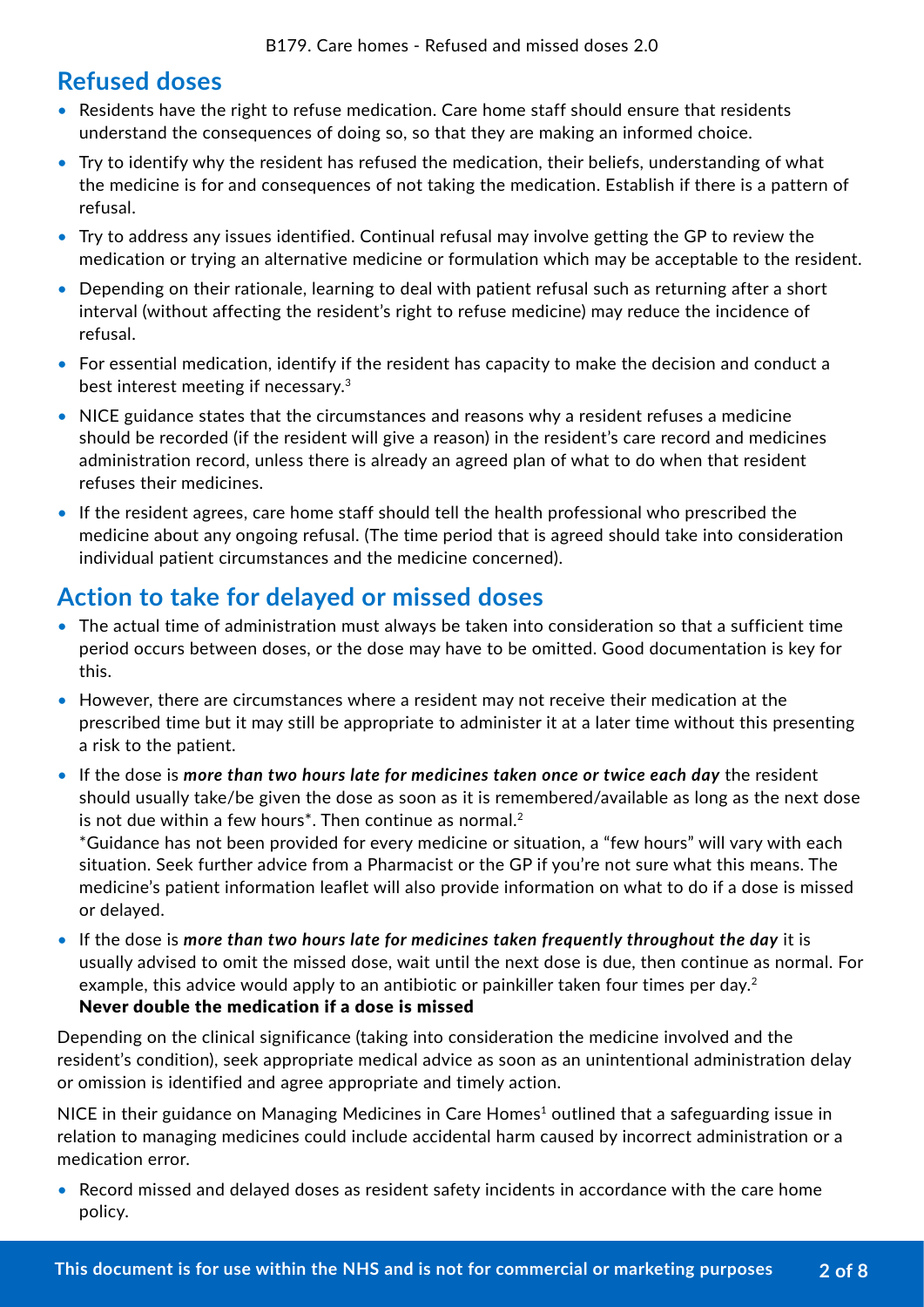### **Additional actions to be taken**

- If a resident misses their medication identify any additional monitoring that may be required (e.g. monitoring of blood glucose for patients prescribed diabetic medication; blood pressure monitoring for patients prescribed blood pressure medication and seek appropriate medical advice).
- There should be a time frame documented for contacting the GP or Out of Hours service. However if the resident's condition deteriorates, the GP or Out of Hours service should be contacted sooner.

### **Documentation**

- At the end of each shift during the handover i.e. before nurses or carers working on the outgoing shift leave, discuss any missed or delayed medication as well any outstanding actions.
- Ensure the Medicine Administration Record (MAR) chart is annotated to show that a dose has been missed or was delayed, using the appropriate non - administration code (check that all members of care home staff who administer medication know when to use each non – administration code). Where the dose has been given at a different time ensure this is documented on the MAR chart so that the appropriate time interval can be maintained, note this may mean the medication is next due to be administered outside of the usual medication round.

Standard 8 of the Nursing and Midwifery Council (NMC) standards for medicine administration indicates that a clear, accurate and immediate record of all medicine administered, intentionally withheld or refused by the patient must be made, ensuring the signature is clear and legible. In addition, where medication is not given, the reason for not doing so must be recorded.<sup>4</sup>

• Record any advice received and actions taken.

### **Audit**

- Ensure that any medicine management audit conducted is robust and includes checks for missed and delayed doses.
- If the audit indicates that there are gaps in the administration records, attempts should be made to identify the reason(s) and the appropriate steps taken to rectify this.
- Review incident reports for instances of missed and delayed doses, review any systems or procedures which may have contributed to the incident. Identify and share any learning.

#### **References**

- 1. Managing medicines in care homes. NICE (SC1). March 2014. [https://www.nice.org.uk/guidance/](https://www.nice.org.uk/guidance/sc1) [sc1](https://www.nice.org.uk/guidance/sc1) Accessed 26/08/16.
- 2. What should patients do if they miss a dose of their medication? UKMi Q&A. 23 February 2017 Accessed 30/05/17 via [https://www.sps.nhs.uk/wp-content/uploads/2013/12/UKMi\\_QA\\_](https://www.sps.nhs.uk/wp-content/uploads/2013/12/UKMi_QA_Missed-doses-of-medicines_update_Feb-2017_FINAL.pdf) [Missed-doses-of-medicines\\_update\\_Feb-2017\\_FINAL.pdf](https://www.sps.nhs.uk/wp-content/uploads/2013/12/UKMi_QA_Missed-doses-of-medicines_update_Feb-2017_FINAL.pdf)
- 3. PrescQIPP bulletin 101. Covert administration of medication. September 2015. Available at [https://](https://www.prescqipp.info/care-homes-covert-admin/category/216-care-homes-covert-administration) [www.prescqipp.info/care-homes-covert-admin/category/216-care-homes-covert-administration](https://www.prescqipp.info/care-homes-covert-admin/category/216-care-homes-covert-administration)
- 4. Standards for medicines management, NMC. [https://www.nmc.org.uk/globalassets/sitedocuments/](https://www.nmc.org.uk/globalassets/sitedocuments/standards/nmc-standards-for-medicines-management.pdf) [standards/nmc-standards-for-medicines-management.pdf](https://www.nmc.org.uk/globalassets/sitedocuments/standards/nmc-standards-for-medicines-management.pdf) Accessed 30/08/16.
- 5. Patient information leaflet Maxtrex ® tablets 2.5mg. Pfizer Ltd. [https://www.medicines.org.uk/](https://www.medicines.org.uk/emc/PIL.10453.latest.pdf) [emc/PIL.10453.latest.pdf](https://www.medicines.org.uk/emc/PIL.10453.latest.pdf) Accessed 26/08/16.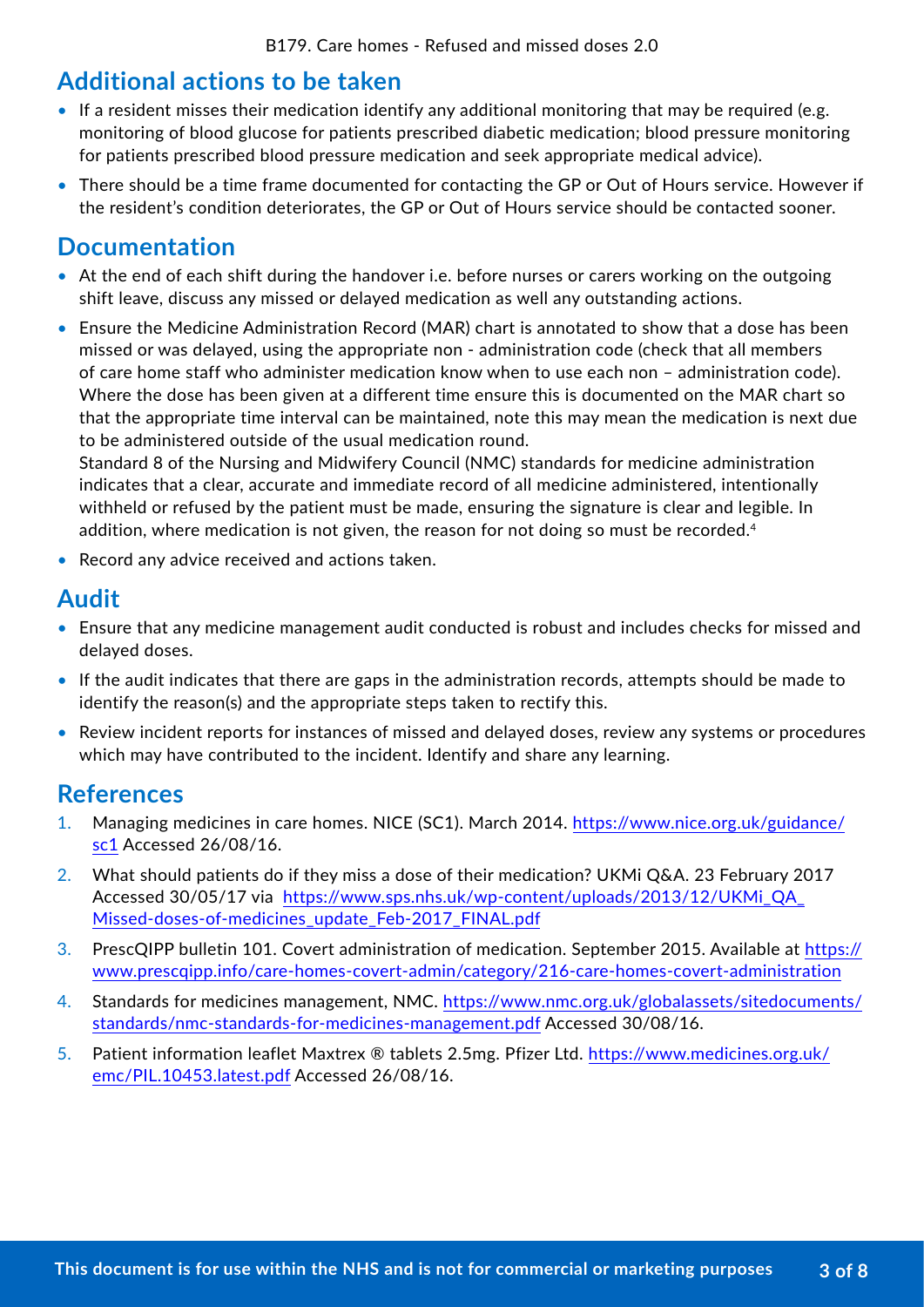# **Additional PrescQIPP resources**



Slideset

Available here: [https://www.prescqipp.info/resources/category/385-care-homes-refused-or-missed](https://www.prescqipp.info/resources/category/385-care-homes-refused-or-missed-doses)[doses](https://www.prescqipp.info/resources/category/385-care-homes-refused-or-missed-doses)

**Information compiled by Cherise Gyimah, PrescQIPP CIC and updated by Gemma Dowell, June 2017, reviewed by Karen Homan PrescQIPP Senior Medicines Evidence Reviewer July 2017.**

**Non-subscriber publication November 2017.**

**Contact** help@prescqipp.info **with any queries or comments related to the content of this document.**

This document represents the view of PrescQIPP CIC at the time of publication, which was arrived at after careful consideration of the referenced evidence, and in accordance with PrescQIPP's quality assurance framework.

The use and application of this guidance does not override the individual responsibility of health and social care professionals to make decisions appropriate to local need and the circumstances of individual patients (in consultation with the patient and/or guardian or carer). [Terms and conditions](https://www.prescqipp.info/terms-and-conditions/info/terms-and-conditions)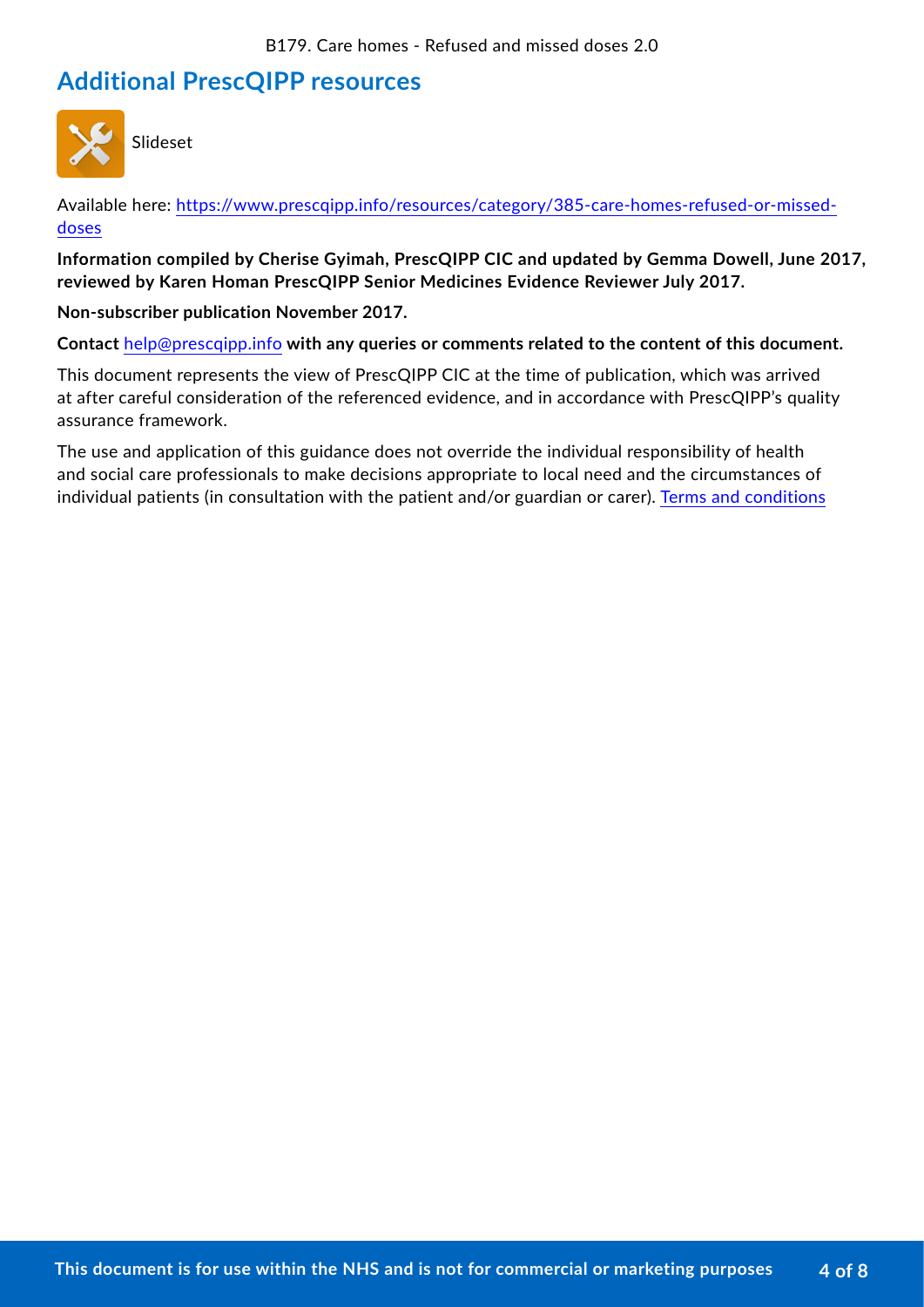### **Appendix 1: Examples of common medicines that must not be delayed or omitted**

**These lists are not exhaustive, they give examples of the more common medicines that must not be delayed or omitted.**

#### **Examples of medicines which must not be delayed or omitted (time critical medicines)**

- Medicines for the treatment of anaphylaxis e.g. Epipen ®
- Parkinson's disease medicines, when a resident with Parkinson's doesn't get their medication at the time prescribed for them their symptoms can become uncontrolled, which not only can be distressing for them but can also increase their care needs.
- Benzodiazepines e.g. diazepam used for the treatment of status epilepticus
- Dextrose gel e.g. Glucogel® for the management of hypoglycaemia
- Glucagon ® for the management of hypoglycaemia
- Sublingual glyceryl trinitrate for the management of angina
- Insulin
- Opioids for severe chronic or acute pain
- Oxygen

#### **Examples of medicines that must not be omitted (delays are not critical however a delay can affect future management)**

- Medication for epilepsy, missing a dose can cause the resident to have a seizure. The medication should be taken as soon as possible unless the next dose is due within a few hours.
- Anticoagulants, e.g. enoxaparin, heparin, warfarin, rivaroxaban, apixaban, dabigatran.
- Methotrexate once weekly, if a dose is missed it should be taken as soon as it is remembered/ available if this is within two days. However, if the dose is missed by more than two days, seek medical advice. Do not take a double dose to make up for a missed dose.5
- Antibiotics.
- Antivirals.
- Steroids.
- Clozapine.
- Lithium.
- Immunosuppressants for the treatment of organ transplantation.
- Cancer drugs.

At the front of the file which contains the resident's MAR chart, highlight that they have been prescribed a critical medicine as well as documenting this in their medication care plan.

Following transitions of care, appropriate medicines reconciliation should be carried out as soon as possible.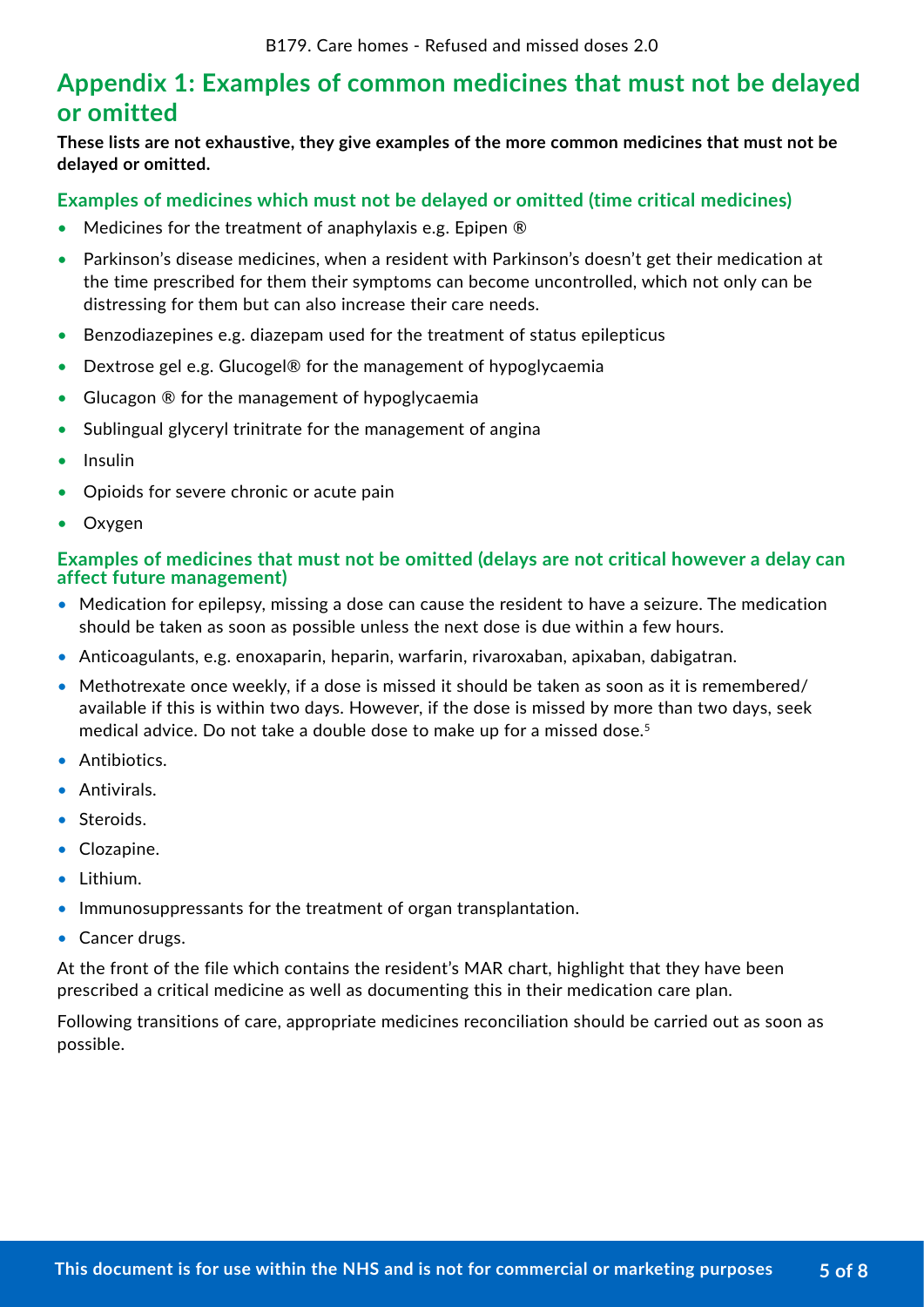# **Appendix 2: Common reasons for missed doses and possible actions**

| <b>Reason</b>                          | Possible action that can be taken                                                                                                                                                                                                                                                                                                                                                                                                                                                                                                                                                |
|----------------------------------------|----------------------------------------------------------------------------------------------------------------------------------------------------------------------------------------------------------------------------------------------------------------------------------------------------------------------------------------------------------------------------------------------------------------------------------------------------------------------------------------------------------------------------------------------------------------------------------|
| Patient<br>refuses<br>medication       | Try to identify why the resident has refused the medication, their beliefs,<br>$\bullet$<br>understanding of what the medicine is for and consequences of not taking the<br>medication. Establish if there is a pattern of refusal. Address any issues identified.<br>This may involve getting the GP to review the medication or trying an alternative<br>medicine or formulation which may be acceptable to the resident.                                                                                                                                                      |
|                                        | Reflect on how patient instances of refusal or non - adherence is dealt with.<br>$\bullet$<br>Learning to deal with patient refusal such as returning after a short interval<br>(without affecting the resident's right to refuse medicine) may reduce the<br>incidence.                                                                                                                                                                                                                                                                                                         |
|                                        | For essential medication, identify if the resident has capacity to make the decision<br>$\bullet$<br>and conduct a best interest meeting if necessary.                                                                                                                                                                                                                                                                                                                                                                                                                           |
|                                        | Residents have the right to refuse medication, care home staff should ensure that<br>the resident understands the consequences of doing so.                                                                                                                                                                                                                                                                                                                                                                                                                                      |
| Medication<br>not available            | Try to obtain the medication, contact pharmacy and/or prescriber.<br>$\bullet$                                                                                                                                                                                                                                                                                                                                                                                                                                                                                                   |
|                                        | Ensure care home staff are aware of out of hours pharmacies and can access<br>$\bullet$<br>medication from them.                                                                                                                                                                                                                                                                                                                                                                                                                                                                 |
|                                        | Ensure sufficient medication is ordered to complete the cycle, check the quantity<br>$\bullet$<br>received at the beginning of the medication cycle where possible and rectify any<br>discrepancies.                                                                                                                                                                                                                                                                                                                                                                             |
|                                        | Following a GP visit, ensure there is a robust process for obtaining interim<br>$\bullet$<br>medications, particularly during out of hours and highlight the resident's allergy<br>status during discussions with the prescriber to prevent any delay.                                                                                                                                                                                                                                                                                                                           |
|                                        | Ensure medicines started during the cycle are in line with the current cycle, e.g. if<br>$\bullet$<br>a new regular medicine is started on day 13 of the cycle, 15 days' supply should<br>be prescribed so it is in line with the other medication. If the monthly prescription<br>request has already been submitted a prescription for the next cycle should also be<br>requested and sent to the community pharmacy explaining clearly that an interim<br>prescription has been issued for immediate delivery and the other prescription is<br>for the next medication cycle. |
| Resident<br>asleep                     | Only wake a resident to administer critical medicines<br>$\bullet$                                                                                                                                                                                                                                                                                                                                                                                                                                                                                                               |
|                                        | If the medicine is not critical and the resident is often asleep during the medication<br>$\bullet$<br>round, seek the advice of the prescriber for a change in timing or frequency.                                                                                                                                                                                                                                                                                                                                                                                             |
| Resident away<br>from the care<br>home | Administer medication when the resident returns if appropriate to do so, see<br>$\bullet$<br>section on general principles.<br>Identify if it is possible this may happen again, e.g. resident has a routine<br>appointment when medication is due, refer to care home leave medication policy<br>or approprate section in care home medicines policy.                                                                                                                                                                                                                           |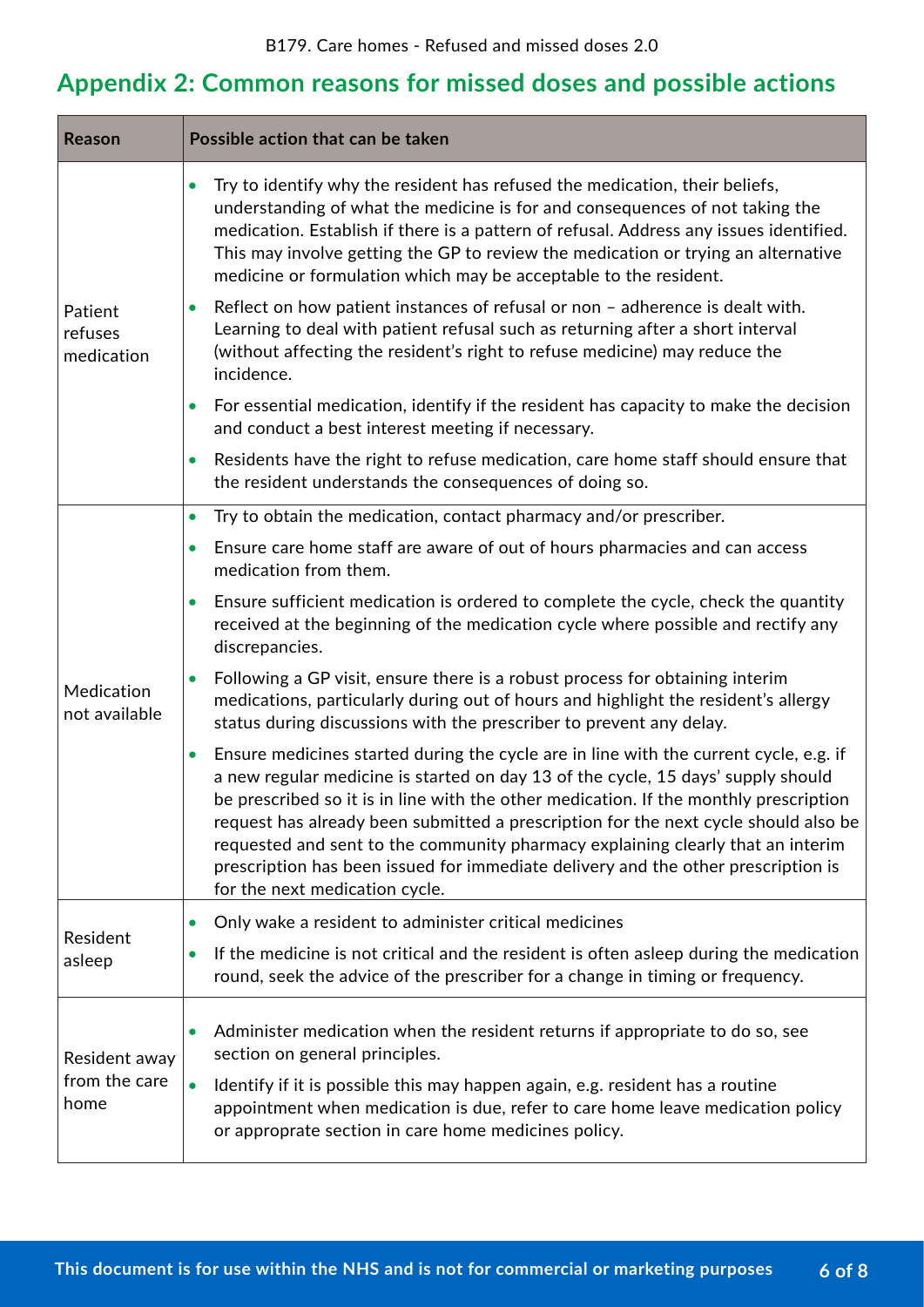| <b>Reason</b>                                                                                                | Possible action that can be taken                                                                                                                                                                                   |
|--------------------------------------------------------------------------------------------------------------|---------------------------------------------------------------------------------------------------------------------------------------------------------------------------------------------------------------------|
| Patient<br>factors,<br>e.g. blood<br>pressure low,<br>pulse slow,<br>loose stools                            | Continue to monitor the resident, it may be necessary to consult the prescriber<br>when re-starting if the resident has had to miss several doses, the dose may need<br>to be adjusted or the resident reviewed.    |
| Medication<br>unsuitable for<br>resident, e.g.<br>drug allergy,<br>intolerance,<br>allergy status<br>unknown | If resident has a documented drug allergy or intolerance, contact the prescriber for<br>alternative and report the incident.                                                                                        |
|                                                                                                              | If the resident's allergy status is unknown, identify status by liaising with the<br>$\bullet$<br>prescriber and discuss the way forward. Document actions accordingly and update<br>allergy status where possible. |

# **Appendix 3: Proactive strategy for dealing with missed and delayed doses**

Questions that should be asked by care home staff each time a new medication is prescribed. It is good practice for this information to be shared with the resident.

- 1. What are the implications if the resident misses a dose of this medication?
- 2. What will result if they miss several doses or the dose is delayed? (Some drugs are time critical and some if missed can cause harm).
- 3. At what point should the care home contact the prescriber due to missed doses? (I.e. after one dose, three doses, the same day, ten in one month or if certain symptoms occur etc.?)
- 4. What are the acceptable time frames for getting the resident to take their medication? For example, can you still give it to them more than an hour after the dosage time?
- 5. Is it important that doses be a certain period of time apart? E.g. antibiotics.